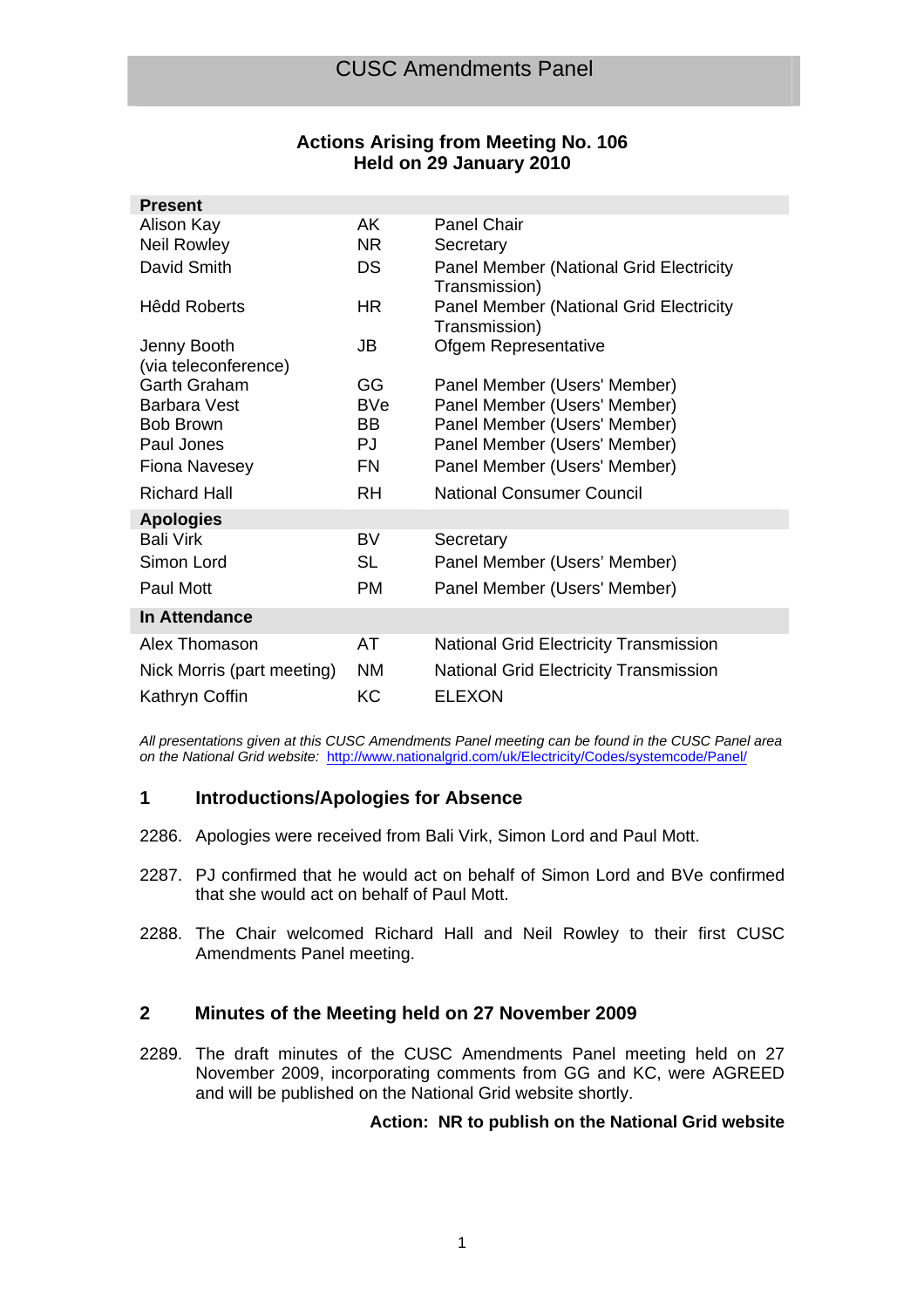# **3 Review of Actions**

### 2290. **Minute 2246: Major Policy Reviews and Self Governance – Ofgem to update the Amendment Panel with any changes to the MPR flow diagram**

Ofgem are yet to release their Code Governance Review Final Proposals which contains the MPR process. However, JB confirmed that there are no significant changes to the flow diagram provided to the Panel.

# **Action: JB to update the Amendments Panel with any changes to the MPR flow diagram - Ongoing**

### 2291. **Minute 2252: JD to present the Code Governance Review Final Proposals at the January CUSC Amendment Panel meeting**

As the Code Governance Review Final Proposals have not been released, Ofgem were unable to present their proposals to the Panel. JB confirmed that the final proposals would not be consulted on but industry would have the opportunity to respond to the proposed Licence changes. In response to a question by BVe, JB confirmed that Ofgem had considered and responded to industry views within the final proposals. It was agreed that the Panel would not be responding to the Licence consultation. BVe also expressed her disappointment that there would not be an opportunity to comment on the final proposals.

### **Action: JD to present the Code Governance Review Final Proposals at the February CUSC Amendments Panel meeting - Ongoing**

 **Action: BV to add Amendments Panel response to the Code Governance Review Final Proposal as an agenda item to the February meeting - Closed** 

2292. **Minute 2257: AT and KC to produce a note to circulate to the Trade Associations for comment by 9 December 2009.** This has been done. AT and KC advised that the 2010 dates for the new Cross-Codes Electricity Forum are now confirmed. The first session will be held on 19 March 2010. An Agenda and dates of further sessions can be found on ELEXON's website here;

**http://www.elexon.co.uk/bscpanelandcommittees/panelcommittees/cros scodesforum/meetings.aspx?year=2010&meeting\_type\_id=19 – Action Complete**

- 2293. **Minute 2238: BV to publish 2010 meeting dates for CUSC Amendments Panel on National Grid website – Action Complete**
- 2294. **Minute 2262: AT to remove AP001 to AP005 from the CUSC Amendment Panel Status Report – Action Complete**
- 2295. **Minute 2263: AT to change the KPIs from 5 days to 1 day for the CUSC Headline Report and Final minutes being issued – Action Complete**
- 2296. **Minute 2266: NGET to review the Key Performance Indicators in light of the Panel discussions and present revised set of KPIs at the next Panel – Action covered under Agenda item 9 – Complete**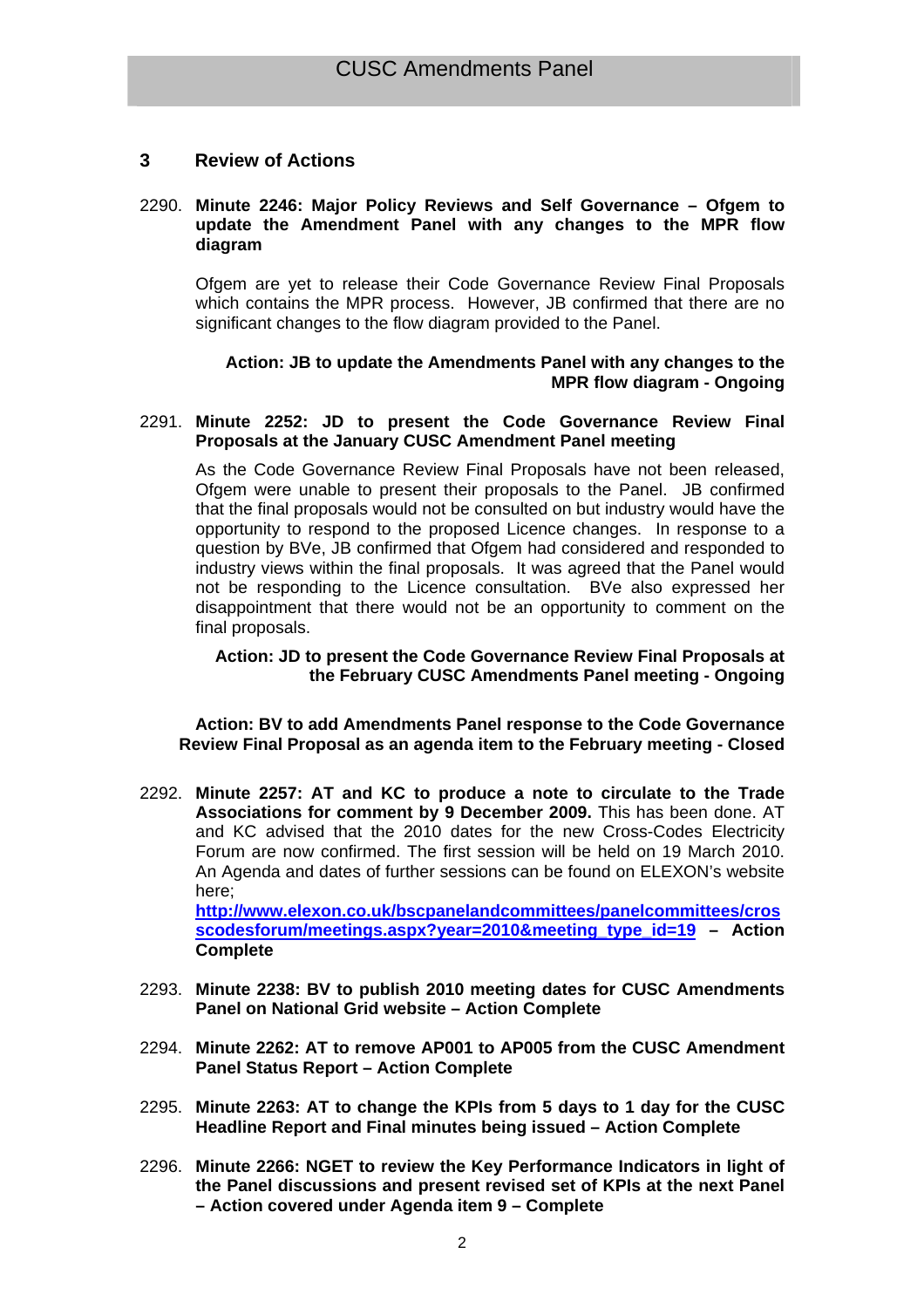- 2297. **Minute 2270: BV to update National Grid website with updated Governance Standing Group Terms of Reference – Action Complete**
- 2298. **Minute 2276: NGET to update CAPs 175, 176, 177, 178 Amendment reports with the voting and circulate to the Amendment Panel and final submission to the Authority – Action Complete**
- 2299. **Minute 2281: DS to arrange European National Transmission System Operator Electricity (ENTSO-E) presentation – Action Complete**

### **4 New Amendment Proposals**

2300. **CAP179 – Prevention of 'Timing Out' of Authority decisions on Amendment Proposals** 

AT presented the CAP179 Proposal to the Amendments Panel and recommended that the Proposal be taken to Working Group. GG commented that part of the rationale why National Grid believes the Proposal will better meet applicable CUSC objective (a) was wrong. Specifically GG suggested that standard condition C10, paragraph 6 part (c) was about changes to timings for implementation and not decision making. AT responded that the Proposal was still valid on the grounds that removing the ability for Authority decisions to time out increased the efficiency of the CUSC amendment processes.

- 2301. BVe questioned the need for this Amendment as there had been no timing out issues under the CUSC to date. AT acknowledged this point, but considered that it could be beneficial to have a formal process in place. GG commented that in law, decisions must be made within a reasonable time and, therefore, if a decision was not taken in a reasonable time it would 'time out'. GG also noted that CAP179 was based on the alternative rather than the original proposal under P250 in the BSC. KC commented that the issue identified by P250 and CAP179 is that Implementation Dates should not in themselves cause timing out, and that using 'open-end' dates would not remove any wider obligations on the Authority to make a decision within a reasonable period of time. JB noted that under the Uniform Network Code arrangements, proposed implementation dates are sent to the Authority with information on related costs and implications to allow an appropriate decision to be made on implementation by the Authority.
- 2302. GG commented that paragraph 83 of the Judgment resulting from the Judicial Review for BSC Modification Proposals P198, 200, 203 and 204 noted that if updated analysis was required, as a result of an extension to the decision date, then it would become a materially different modification and would consequently require the Panel to reassess and revote on the Proposal. RH queried whether, in such a case of additional analysis occurring, this would result in a new report or an addendum to the report. AT responded that CAP179 does not include a requirement for new analysis to be undertaken, simply that the issue of validity of completed analysis could be highlighted during any consultation process on revised implementation dates.
- 2303. FN questioned how it was efficient to not have a deadline for an Authority decision, and further stated that many of the benefits outlined, such as avoidance of wasted costs, could also be taken as disbenefits in certain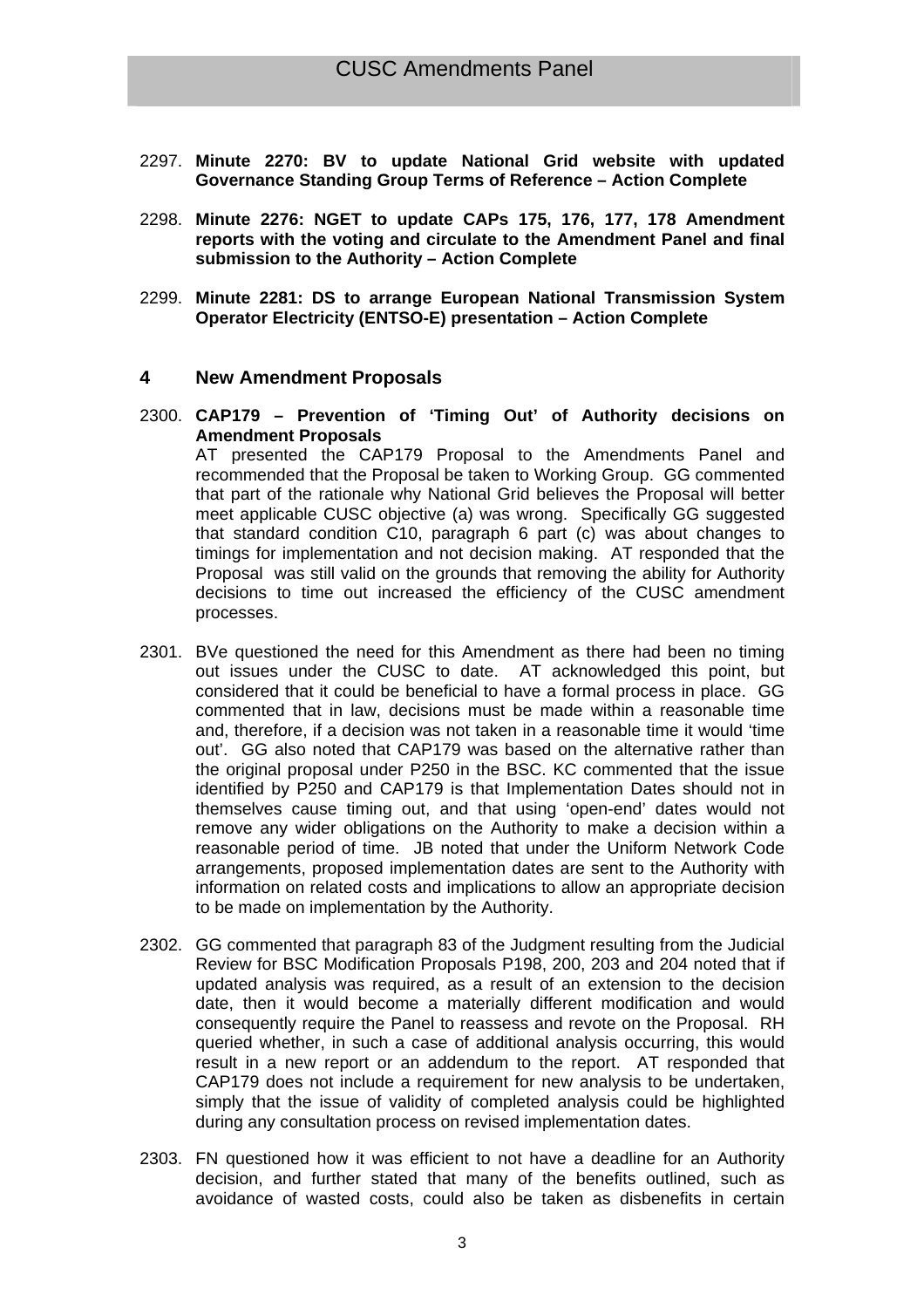circumstances. BVe stated that she was not convinced that a defect existed, but it was acknowledged that the Working Group should identify this. GG stated that he assumed that implementation of CAP179 would, if approved, be effective from a certain date and that it would not apply to any transitional Proposal(s) already in progress at that date (as per the CAP160 implementation approach). It was agreed that the Working Group should consider this issue. GG requested that the CAP179 Working Group should be furnished with copies of relevant documentation, for example the BSC Modification P93 Authority decision letter and the full Judgement for the Judicial Review on P198, 200, 203 and 204. AK responded that the Working Group should have access to a complete set of supporting information to reflect arguments both for and against the proposal.

2304. RH asked whether concerns over analysis could be raised outwith timing out issues. AT confirmed that the third element of the Proposal sought to address this issue. The Amendments Panel agreed that CAP179 should proceed to Working Group with a view to reporting to the April 2010 Amendments Panel meeting. It was agreed that it would be preferable that neither National Grid, as Proposer of CAP179, nor the Chair of the Governance Standing Group be Chair of the CAP179 Working Group, in order to allow their full participation within the Working Group process. BVe offered to chair the CAP179 Working Group although would be unavailable for some of February 2010. BB requested that National Grid provide secretarial support to CAP179, particularly with writing the Working Group report.

### **Action - National Grid to develop Terms of Reference, by correspondence, and organise the Working Group including an appropriate Chairman**

# **5 European National Transmission System Operator Electricity (ENTSO-E) Presentation**

- 2305. NM presented on ENTSO-E, including detailing who they are, the impact on the codes and the legal basis of their work. There was debate around the potential impact of the new European-wide codes on the GB codes, such as the CUSC. AK and NM confirmed that the GB codes would need to be compliant with the European codes in the future. GG questioned what the plan was for industry engagement in this area. NM stated that National Grid will engage industry, but as the new code development is still at an early stage there are too many uncertainties to be able to detail how this will occur. GG raised the point that there is a need to be mindful of smaller players. PJ agreed and stated that the larger players will likely be aware of developments as they have wider European businesses who are more directly engaged with these issues.
- 2306. PJ thanked NM for a really useful presentation.

# **Action – National Grid to provide a link to the ENTSO-E website within the minutes: http://www.entsoe.eu/**

# **6 Working Groups / Standing Group Reports**

2307. **Governance Standing Group (GSG)**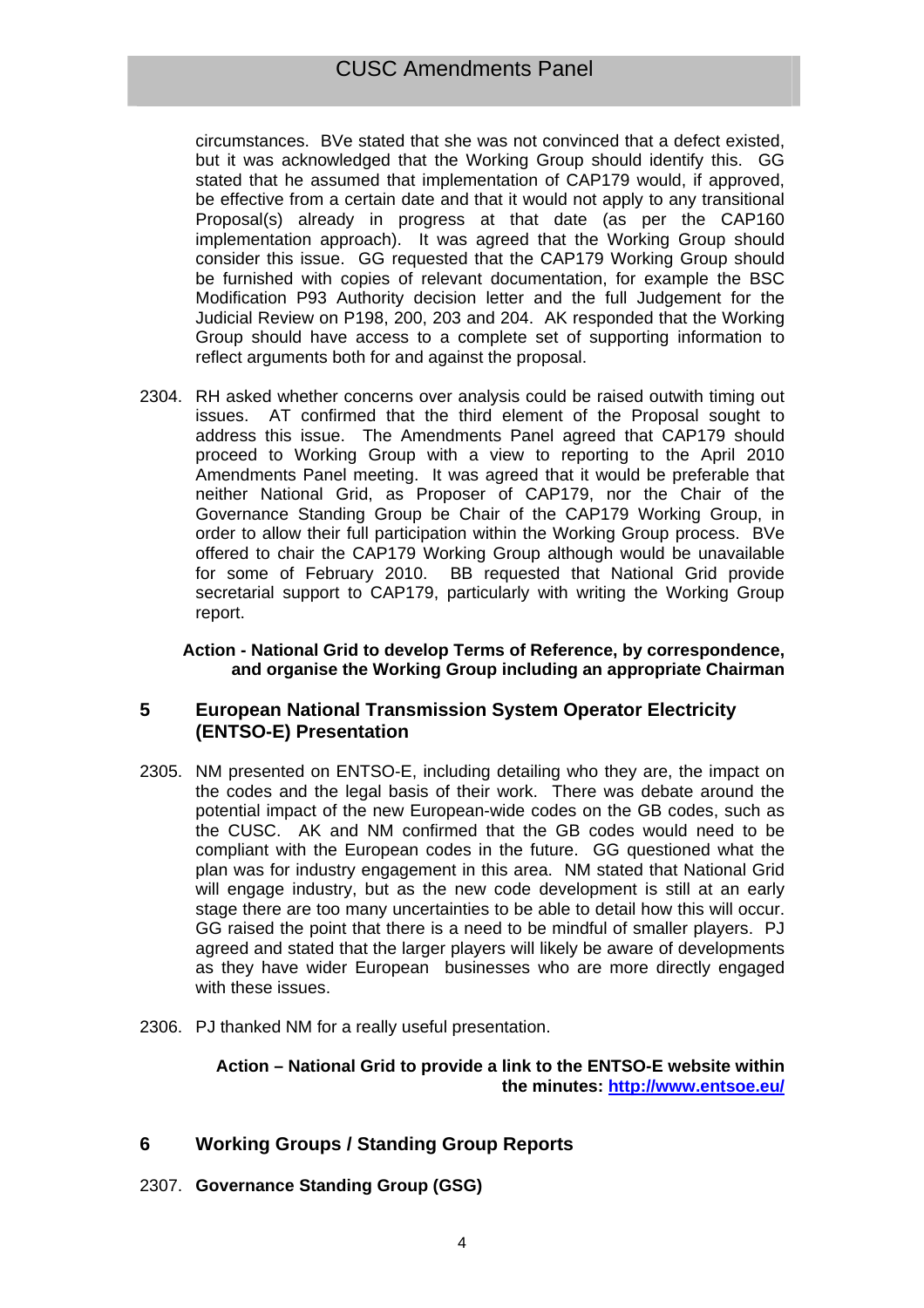GG gave an update on the January meeting of the GSG, which discussed a number of topics. The GSG received confirmation of dates for the proposed electricity cross-code forum, which will commence on Friday,  $19<sup>th</sup>$  March 2010, with subsequent meetings on 14<sup>th</sup> May, 16<sup>th</sup> July, 17<sup>th</sup> September and 19<sup>th</sup> November 2010. The GSG also discussed a comprehensive paper on abstentions in Working Group and Panel voting, produced by Merel Van der Neut Kolfshoten from Centrica. In debating the role of a Working Group chair, the GSG agreed that the Chair should not have a vote. The GSG reviewed an updated outline of a proposed Amendment covering a number of areas of the amendments process, to be raised by National Grid on behalf of the GSG.

Finally, GG noted that the issue of Ofgem representation at the GSG had been raised and encouraged Ofgem to attend future meetings.

### 2308. **Gas Insulated Switchgear (GIS) Working Group**

DS informed the Panel that the next GIS Working Group was scheduled for 1<sup>st</sup> February 2010. The proposal under discussion is to offer user choice on the ownership of generator bays at GIS substations. The Working Group is due to submit its final report back to the February Amendments Panel meeting.

**Post-meeting note:** the Working Group meeting was cancelled and will be rescheduled for early March 2010 with a subsequent delay to submission of the final report to the Amendments Panel.

### 2309. **Balancing Services Standing Group (BSSG)**

DS informed the Amendments Panel that a revised draft of the Terms of Reference for the BSSG had been issued. This draft widens the scope of the group by including, among other things, frequency response and the information provision of commercial services, specifically constraints. The terms of reference are to be finalised at the next BSSG meeting.

### 2310. **Interconnector Frequency Response Working Group (IFRWG)**

DS informed the Amendments Panel that the IFRWG had discussed the mandatory provision of frequency response initially under 2 separate models, an owner model and a user model. This will be further progressed at the next meeting, scheduled for 3 February 2010.

### **7 CUSC Amendments Panel Vote**  None

# **8 Authority Decisions**

The Amendments Panel noted that the Authority had APPROVED the following CUSC Amendment Proposals:

2311. **CAP169 – Provision of Reactive Power from Power Park Modules, Large Power Stations and Embedded Power Stations**  This Proposal amends various sections of the CUSC to accommodate the provision of Reactive Power from Power Park Modules, and introduces an appropriate Reactive Power MSA obligation for all Large Power Stations.

### **Implementation date: 21 March 2010**

2312. PJ noted that the Authority's decision letter on CAP169 contained a criticism of the Panel and questioned what the Panel could have done and what could be done in the future where an Amendment Proposal receives a low rate of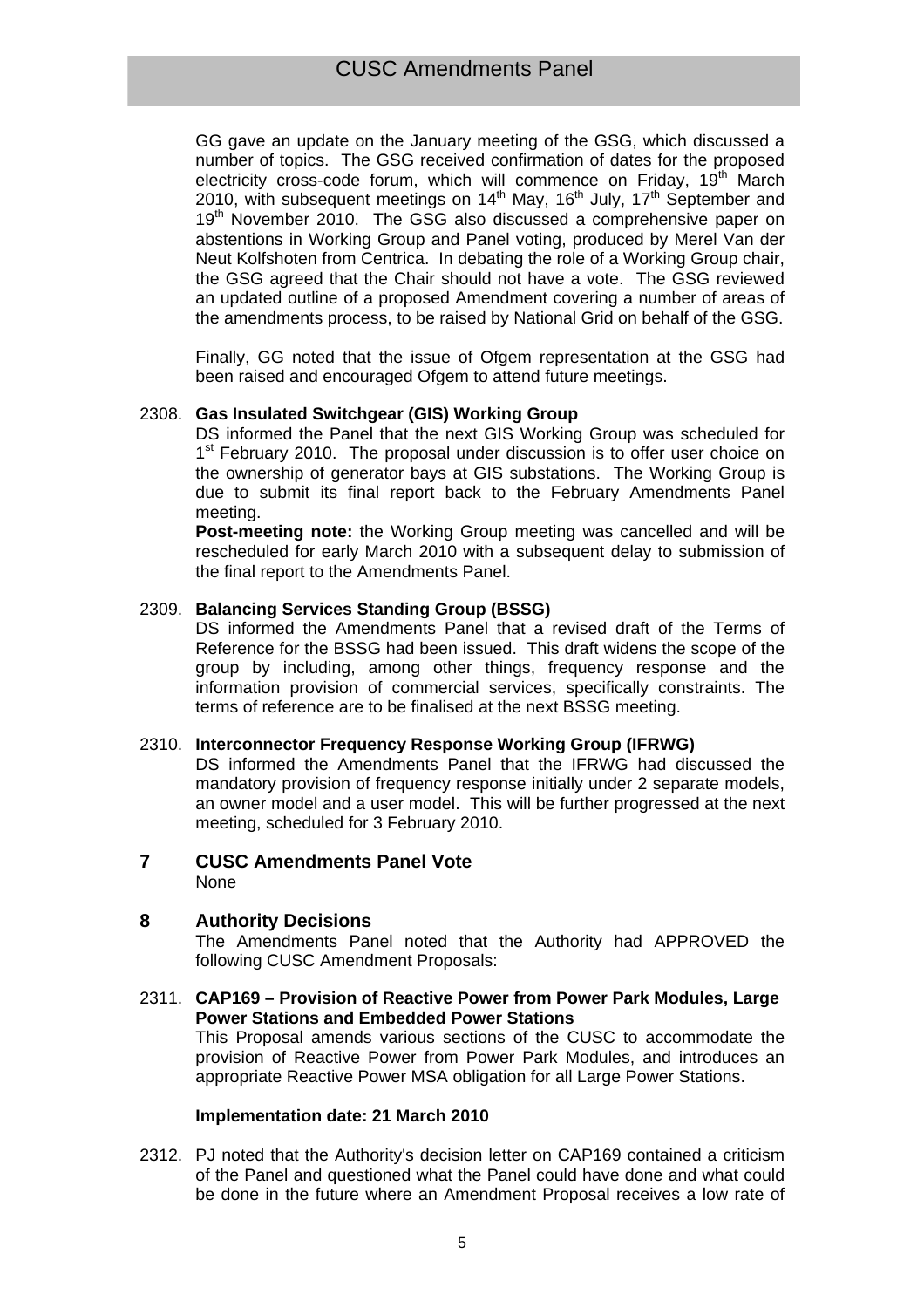# CUSC Amendments Panel

responses. JB stated that there have been occurrences of low industry engagement in the past and that there was scope for Ofgem to help in eliciting responses, possibly by sharing its contact list. However, JB acknowledged that this may only be of merit in certain circumstances. BB commented that the outcome of CAP169 illustrated the importance of Ofgem engagement in the amendment process, noting that by the time the Authority issues a decision letter, it is too late to change anything. JB acknowledged that Ofgem engagement in the amendments process from the outset is important. BVe commented that it would have been appreciated if Ofgem had acknowledged the difficulties related to industry engagement experienced by the CAP169 Working Group in their letter.

2313. GG wondered how, if the Authority felt there was insufficient information in the CAP169 Final Amendment Report with respect to WGAAs1 and 2, they could make a decision to implement WGAA3. JB commented that perhaps the wording of the decision letter could have been different. AT noted that the decision letter requests that National Grid give further "urgent" consideration to the issue of reactive power provision. AT commented that while a wider review of reactive power provision is included under the revised BSSG Terms of Reference, it is not currently National Grid's intention to carry this out within the next few months or in a timescale that could be considered "urgent". AT requested that Ofgem inform National Grid if the proposed timescales do not meet the Authority's request for urgent consideration. JB responded that her interpretation was that the review was not required "urgently" but that she would check.

### **Action: Ofgem to confirm what timescales it envisages for the reactive power review referenced in the CAP169 decision letter**

# 2314. **CAP175 – Urgent Amendment Proposals**

This proposal alters the CUSC Urgent Amendment Proposal process by providing enhanced understanding, clarity and process specification through which a recommendation for urgency would be progressed.

### **Implementation date: 2 February 2010.**

2315. **CAP176 – Correction of errors contained in the CUSC provisions for post implementation reviews for Urgent Amendment proposals**  This Proposal amends the process described in the CUSC through which a review will be conducted following implementation of an Urgent Amendment Proposal. This Proposal makes it explicit how such a review will take place and tidy ups the existing CUSC provisions which currently contain some errors.

### **Implementation date: 2 February 2010.**

2316. **CAP178: Amendment to the process for the approval of CUSC Amendments Panel meeting minutes when a CUSC Amendments Panel meeting has been cancelled** 

This proposal looks to amend the governance process for the approval of CUSC Amendments Panel meeting minutes if a CUSC Amendments Panel meeting has been cancelled, which then causes a delay in the publication of the CUSC Amendments Panel meeting minutes.

### **Implementation date: 22 January 2010.**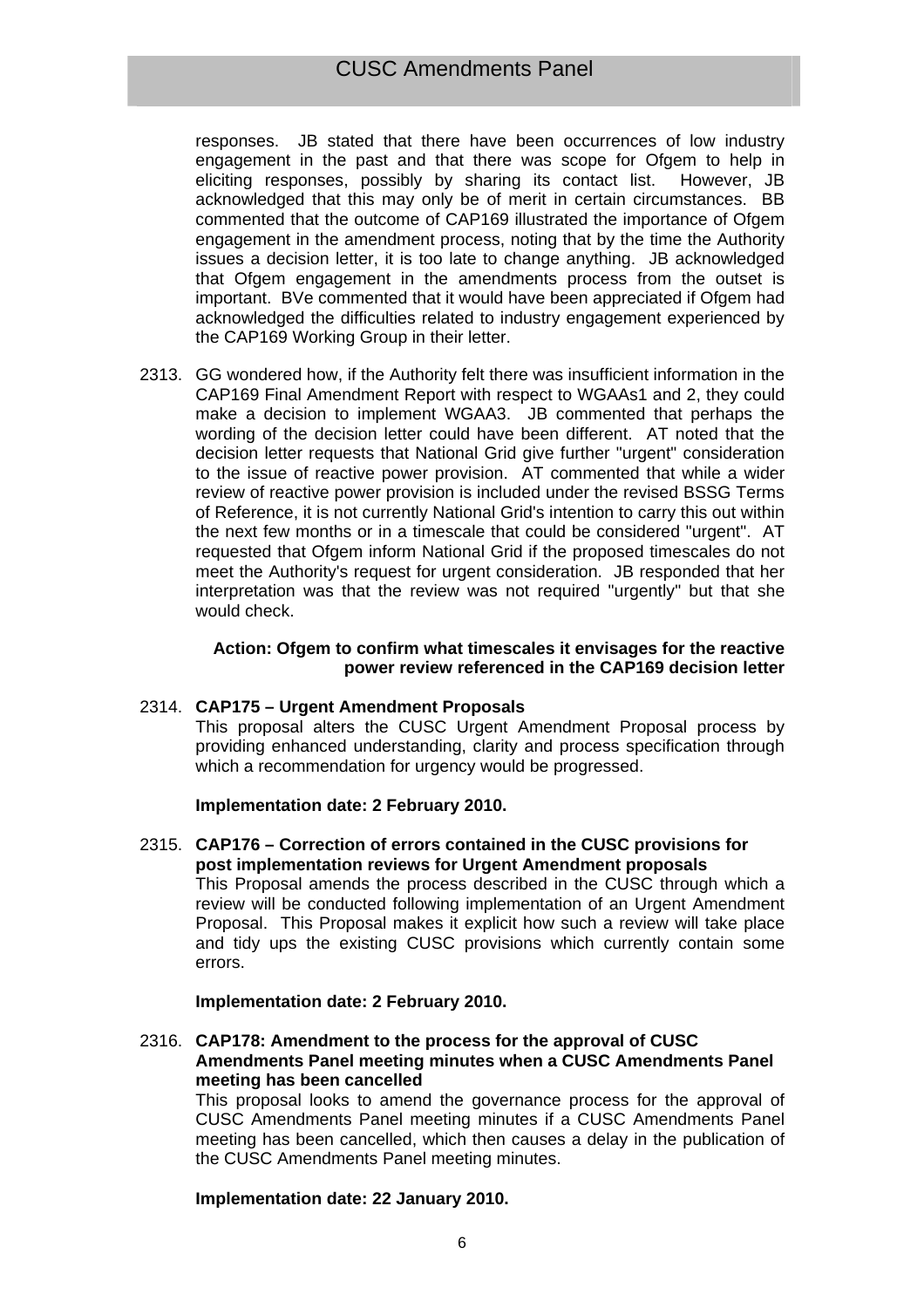The Amendments Panel noted that the Authority had REJECTED the following CUSC Amendment Proposals:

# 2317. **CAP177 – Removal of CUSC Amendments Panel's ability to raise Amendment Proposals**

The Proposal sought to remove the ability for the CUSC Amendments Panel to raise Amendment Proposals, as currently provided for in certain circumstances laid out in the CUSC. The Authority rejected the Proposal on the grounds that it would remove useful flexibility from the process and that the Panel would not be seen to be pre-judging its own Panel recommendation by raising an Amendment Proposal.

The Authority decision letters for CAP169, CAP175, CAP176, CAP178 and CAP177 can be found at: http://www.nationalgrid.com/uk/Electricity/Codes/systemcode/amendments/cu rrentamendmentproposals/

# **9 CUSC Key Performance Indicators – December 2009**

2318. AT presented the CUSC key performance indicators for December. AT informed the Panel that key performance indicators were likely to be included within Ofgem's governance review and that this could have a knock on effect on the CUSC KPIs. GG suggested that it would be useful to include the number of working days from submission of a Final Amendment Report to decision by the Authority.

# **Action – National Grid to include the decision time within the KPIs**

2319. BB questioned whether the Panel should discuss how to increase the consultation response rate. AK responded that the CUSC Amendments Panel is always mindful of the needs in this area. RH added that the new Cross-Code forum could possibly be a route to further engage industry, some thought would be required as to how this should feed back into the Proposal process.

# **10 Update on industry Codes/General Industry Updates relevant to the CUSC**

# 2320. **CAP170 update**

DS informed the Amendments Panel that Ofgem are going to conduct another Impact Assessment on CAP170, the focus of which will be competition. GG referred to Ofgem's CAP170 letter, dated 26<sup>th</sup> January 2010, noting that the letter referred to further analysis performed by National Grid that had not been published. DS responded that this is confidential information and therefore National Grid cannot publish it, but that Ofgem could. BVe asked whether Ofgem are going to publish this analysis. JB responded that she will find out the answer and get back to the Panel. GG also queried other aspects of the analysis contained within the letter. JB took an action to confirm the analysis.

**Action – JB to confirm whether the additional analysis contained with the Ofgem CAP170 letter will be published and respond to the queries raised by GG**